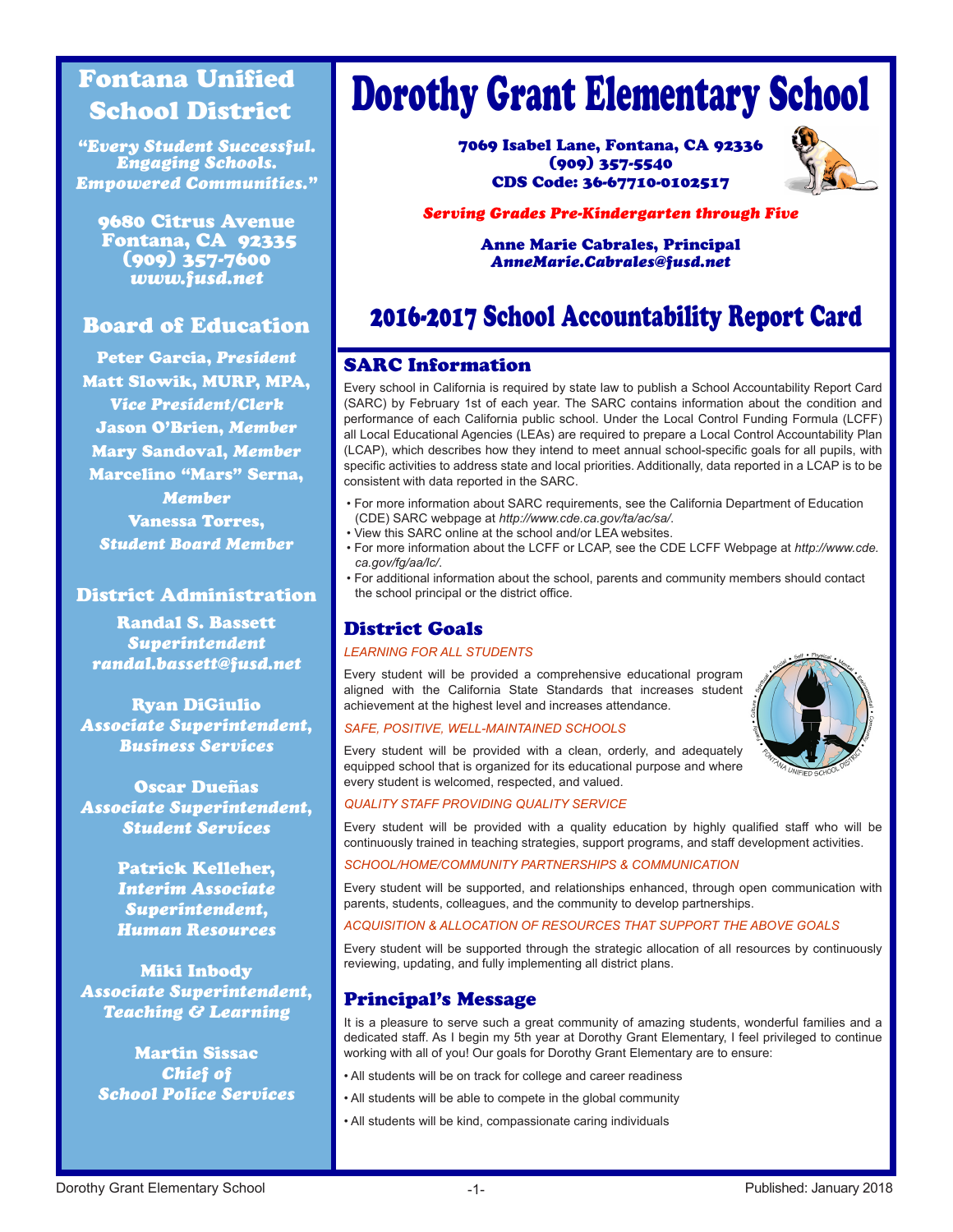These goals for our students at Dorothy Grant Elementary require a great commitment on the part of all key stakeholders. Parents, teachers, staff, our counselor, and I must support students daily and work collaboratively to ensure student success. Please work with us on the following:

- Demonstrate high expectations for academics, attendance, character and performance for your child daily
- Hold regular conversations with your child and your child's teacher about learning goals. Don't wait to have conversations about how to enrich their academics, character or interventions as needed
- Check homework, classwork and activities for your child's best work on a daily basis-- learning excellence begins at home and is built upon at school
- Hold daily conversations utilizing a rich vocabulary with your child- learn new words and make learning language a daily habit
- Talk to your child about being a great citizen and being kind to others. Stand up for what is right in the world. We have zero tolerance for bullying!
- As adults, it is important that we model appropriate behavior when on school grounds or when conflict occurs-- your child is watching every move you make!
- Be an active participant at school at Dorothy Grant. We are home of the volunteers! Sign up to volunteer in the classroom, on the PTA/ SSC/ELAC, and get to know your child's teacher and his/her friends
- Utilize online resources the school provides such as Lexia, Starfall, Mobymax, Discovery Education and Ten Marks for learning at home (see your child's teacher for passwords).

We look forward to working with you! Please check the calendar for upcoming events, check the Dorothy Grant PTA website, Dorothy Grant PTA Facebook page, and upcoming Dorothy Grant PTA Instagram site. Stay in the know!

#### School Profile (School Year 2017-18)

Dorothy Grant Elementary School opened its doors in August 2004 and was named after a prominent, nationally renowned civil rights leader who passed away in April 2013. It is a community school located in the middle of a residential neighborhood where most students walk to school. A state preschool program is on campus and open to eligible 3-5 year olds; the preschool program offers a child-centered curriculum focusing on physical, cognitive and social-emotional growth and requires parents to help out in classes.

Dorothy Grant Elementary School proudly earned the California Department of Education's 2013 Title I Academic Achievement Award and is a California Distinguished School. This prestigious honor is a reflection of the school's system of support for all students at all learning levels. Innovative intervention strategies and differentiated instruction greatly impacted schoolwide student performance to meet state and federal standards of excellence.

The use of technology is strongly emphasized throughout the curriculum and used as a tool to enhance class lessons. Each teacher has a laptop and LCD projector to expand instructional resources beyond the traditional textbook. Dorothy Grant Elementary utilizes the Response to Intervention Model to ensure that all students are learning and that differentiated instruction takes place within each student's grade level and learning level.

## School Enrollment (School Year 2016-17)

The charts display student enrollment broken down by grade and student group.

|     | <b>Enrollment Trend by Grade Level</b> |         |         |  |  |  |  |  |  |  |
|-----|----------------------------------------|---------|---------|--|--|--|--|--|--|--|
|     | 2014-15                                | 2015-16 | 2016-17 |  |  |  |  |  |  |  |
| Κ   | 141                                    | 103     | 86      |  |  |  |  |  |  |  |
| 1st | 117                                    | 119     | 104     |  |  |  |  |  |  |  |
| 2nd | 120                                    | 114     | 122     |  |  |  |  |  |  |  |
| 3rd | 126                                    | 117     | 117     |  |  |  |  |  |  |  |
| 4th | 102                                    | 123     | 114     |  |  |  |  |  |  |  |
| 5th | 133                                    | 106     | 121     |  |  |  |  |  |  |  |

| <b>Enrollment by Student Group</b>  |            |  |  |  |  |  |  |  |  |  |  |
|-------------------------------------|------------|--|--|--|--|--|--|--|--|--|--|
| 2016-17                             |            |  |  |  |  |  |  |  |  |  |  |
|                                     | Percentage |  |  |  |  |  |  |  |  |  |  |
| <b>Black or African American</b>    | 8.9%       |  |  |  |  |  |  |  |  |  |  |
| American Indian or Alaska Native    | $0.2\%$    |  |  |  |  |  |  |  |  |  |  |
| Asian                               | 3.8%       |  |  |  |  |  |  |  |  |  |  |
| Filipino                            | 3.0%       |  |  |  |  |  |  |  |  |  |  |
| Hispanic or Latino                  | 72.3%      |  |  |  |  |  |  |  |  |  |  |
| Native Hawaiian or Pacific Islander | 0.5%       |  |  |  |  |  |  |  |  |  |  |
| White                               | 7 2%       |  |  |  |  |  |  |  |  |  |  |
| Two or More Races                   | 4 2%       |  |  |  |  |  |  |  |  |  |  |
| <b>EL Students</b>                  | 24 1%      |  |  |  |  |  |  |  |  |  |  |
| Socioeconomically Disadvantaged     | 70.2%      |  |  |  |  |  |  |  |  |  |  |
| <b>Students with Disabilities</b>   | 9.8%       |  |  |  |  |  |  |  |  |  |  |
| Foster Youth                        | 1.4%       |  |  |  |  |  |  |  |  |  |  |

# A. Conditions of Learning

## State Priority: Basic

The SARC provides the following information relevant to the Basic State Priority (Priority 1):

- Degree to which teachers are appropriately assigned and fully
- credentialed in the subject area and for the pupils they are teaching; • Pupils have access to standards-aligned instructional materials; and
- School facilities are maintained in good repair.
- 

#### Teacher Assignment

The district recruits and employs qualified credentialed teachers. This chart shows information about teacher credentials.

| <b>Teacher Credential Status</b>                                                |       |               |           |           |  |  |  |  |  |  |  |
|---------------------------------------------------------------------------------|-------|---------------|-----------|-----------|--|--|--|--|--|--|--|
|                                                                                 |       | <b>School</b> |           |           |  |  |  |  |  |  |  |
|                                                                                 | 15-16 | 16-17         | $17 - 18$ | $17 - 18$ |  |  |  |  |  |  |  |
| <b>Fully Credentialed</b>                                                       | 26    | 25            | 26        | 1539      |  |  |  |  |  |  |  |
| <b>Without Full Credentials</b>                                                 |       | 0             | 0         | 21        |  |  |  |  |  |  |  |
| <b>Teaching Outside Subject</b><br>Area of Competence (with full<br>credential) |       | 0             | 0         | 3         |  |  |  |  |  |  |  |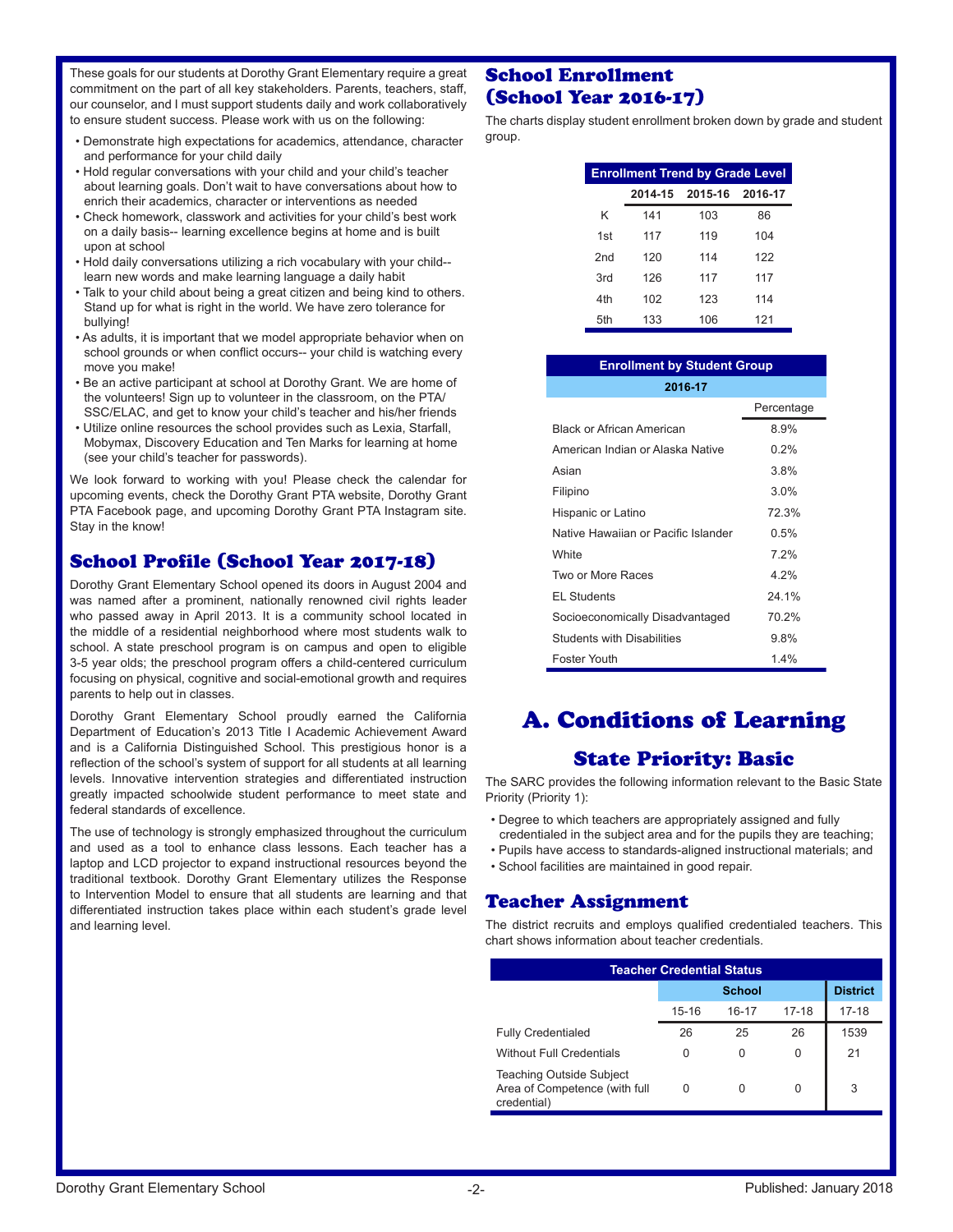Misassignments refers to the number of positions filled by teachers who lack legal authorization to teach that grade level, subject area, student group, etc. Teacher vacancies reflect the number of positions to which a single designated certificated employee has not been assigned at the beginning of the year for an entire semester or year.

### School Facilities (School Year 2017-18)

Dorothy Grant Elementary School provides a clean, safe, and functional environment for learning through proper facilities maintenance and campus supervision. Built in 2004, the school sits on 10 acres and includes a library, a staff lounge, 28 permanent classrooms, three portable classrooms, a computer lab, a teacher's workroom, an enrichment room, a RSP room, a Speech Therapy room and a cafeteria/multipurpose room with a stage area. The school's garden, featuring a beautiful waterfall, is fully cared for by the students.

Ongoing maintenance by site custodians and district trade specialists ensures facilities remain up-to-date and provide adequate space for students and staff. The district's maintenance department inspects facilities and operating systems at

Dorothy Grant Elementary School at least twice a year. A formal inspection report is prepared annually in accordance with Education Code §17592.72(c)(1). Fontana Unified School District uses the Facilities Inspection Tool developed by the California Office of Public School Construction to assess current conditions of the campus and identify facilities improvement needs. The chart displays the results of the most recent facilities inspection at the school. Facilities information was collected in September 2017.

#### *Campus Supervision*

School police officers help direct traffic before and after school, as needed. Each morning before school starts, many staff members share supervisory duties and greet students as they arrive on campus. Two noon aides direct pedestrian and vehicle traffic; one noon aide is stationed on the playground; teachers are in front of the school, on the playground, in quad areas; and the principal supervises activities in front of the school. During recess, noon aides are on the playground to ensure students play safely. At lunch time, two noon aides monitor cafeteria activities while a noon aide circulates between the cafeteria and playground areas. When students are dismissed for the day, teachers escort their students to the designated exit areas, two noon aides direct traffic, and the principal circulates exit and school-front areas to ensure students depart in a safe and orderly manner.

Dorothy Grant Elementary School is a closed campus. During school hours, all visitors must sign in at the school's office and wear identification badges while on school grounds.

#### *Campus Maintenance*

School custodial staff and the district's maintenance department work together to ensure playgrounds, classrooms, and campus grounds are well-maintained and kept safe and functioning for students, staff, and visitors.

| <b>Misassignments/Vacancies</b>                |          |             |   |  |  |  |  |  |  |
|------------------------------------------------|----------|-------------|---|--|--|--|--|--|--|
|                                                | 15-16    | 16-17 17-18 |   |  |  |  |  |  |  |
| Misassignments of Teachers of English Learners | 0        |             |   |  |  |  |  |  |  |
| Misassignments of Teachers (other)             | $\Omega$ | $\Omega$    |   |  |  |  |  |  |  |
| <b>Total Misassignments of Teachers</b>        | 0        | 0           | 0 |  |  |  |  |  |  |
| Vacant Teacher Positions                       |          |             |   |  |  |  |  |  |  |

| <b>School Facility Conditions</b>                                       |                                     |                                                   |      |                                                                                                                                                                                                                                                                                                                                                                                                                                                                  |  |  |  |  |  |  |  |
|-------------------------------------------------------------------------|-------------------------------------|---------------------------------------------------|------|------------------------------------------------------------------------------------------------------------------------------------------------------------------------------------------------------------------------------------------------------------------------------------------------------------------------------------------------------------------------------------------------------------------------------------------------------------------|--|--|--|--|--|--|--|
|                                                                         | Date of Last Inspection: 05/01/2017 |                                                   |      |                                                                                                                                                                                                                                                                                                                                                                                                                                                                  |  |  |  |  |  |  |  |
| Overall Summary of School Facility Conditions: Good                     |                                     |                                                   |      |                                                                                                                                                                                                                                                                                                                                                                                                                                                                  |  |  |  |  |  |  |  |
| <b>Items Inspected</b>                                                  |                                     | <b>Facility Component</b><br><b>System Status</b> |      | <b>Deficiency &amp; Remedial</b><br><b>Actions Taken or Planned</b>                                                                                                                                                                                                                                                                                                                                                                                              |  |  |  |  |  |  |  |
|                                                                         | Good                                | Fair                                              | Poor |                                                                                                                                                                                                                                                                                                                                                                                                                                                                  |  |  |  |  |  |  |  |
| Systems (Gas Leaks, Mech/<br>HVAC, Sewer)                               | X                                   |                                                   |      |                                                                                                                                                                                                                                                                                                                                                                                                                                                                  |  |  |  |  |  |  |  |
| Interior                                                                |                                     | X                                                 |      | LOUNGE, RM D5, RM E2,<br>RM E3, RM E4, RM F2, RM<br>F3, RM F5, P-5, RM G4, RM<br>G5, RM K2: WATER STAIN<br>CEILING TILE. CAFETERIA:<br><b>WATER STAIN CEILING</b><br>TILE OVER SERVING AREA.<br><b>RM D1: WATER STAINS</b><br><b>CEILING TILES CORNER</b><br>OF RM. RM D2, RM D4, RM<br>E6, RM F1, RM G6: SMALL<br><b>WATER STAIN CEILING</b><br>TILES. RM E5: LAMINATE<br>IS MISSING ON COUNTER.<br>P-1: WALLPAPER IS<br><b>TORN. WORK ORDERS</b><br>SUBMITTED. |  |  |  |  |  |  |  |
| <b>Cleanliness (Overall</b><br>Cleanliness, Pest/Vermin<br>Infestation) | X                                   |                                                   |      |                                                                                                                                                                                                                                                                                                                                                                                                                                                                  |  |  |  |  |  |  |  |
| Electrical                                                              | X                                   |                                                   |      | <b>RM E4: WATER STAIN IN</b><br><b>LIGHT DIFFUSER, RM F6/</b><br><b>RSP: LIGHT PANEL IS OUT.</b><br>RM G6: PROJECTOR IS<br>NOT WORKING PROPERLY<br>(PER TEACHER). WORK<br>ORDERS SUBMITTED.                                                                                                                                                                                                                                                                      |  |  |  |  |  |  |  |
| Restrooms/Fountains                                                     | X                                   |                                                   |      | RM G5: PUSH BUTTON<br><b>IS LOOSE ON DRINKING</b><br>FOUNTAIN. WORK ORDER<br>SUBMITTED.                                                                                                                                                                                                                                                                                                                                                                          |  |  |  |  |  |  |  |
| Safety (Fire Safety,<br>Hazardous Materials)                            | X                                   |                                                   |      | P-1: NO SKID PAINT IS<br>PEELING ON RAMP. RM<br><b>G3: PAINT IS PEELING ON</b><br>TRIM OF BUILDING. WORK<br>ORDERS SUBMITTED.                                                                                                                                                                                                                                                                                                                                    |  |  |  |  |  |  |  |
| Structural (Structural<br>Damage, Roofs)                                | X                                   |                                                   |      |                                                                                                                                                                                                                                                                                                                                                                                                                                                                  |  |  |  |  |  |  |  |
| External (Grounds, Windows,<br>Doors, Gates, Fences)                    | X                                   |                                                   |      | RM D1: PUSH BAR ON<br><b>DOOR STICKS (PER</b><br>TEACHER). WORK ORDER<br>SUBMITTED.                                                                                                                                                                                                                                                                                                                                                                              |  |  |  |  |  |  |  |

The Fontana Unified School District publishes a comprehensive custodial manual which outlines cleaning standards and prioritization guidelines. Each custodial staff member receives job training and is provided a copy of the district's cleaning manual, which defines individual responsibilities regarding maintenance procedures, daily responsibilities, performance expectations, and safety measures.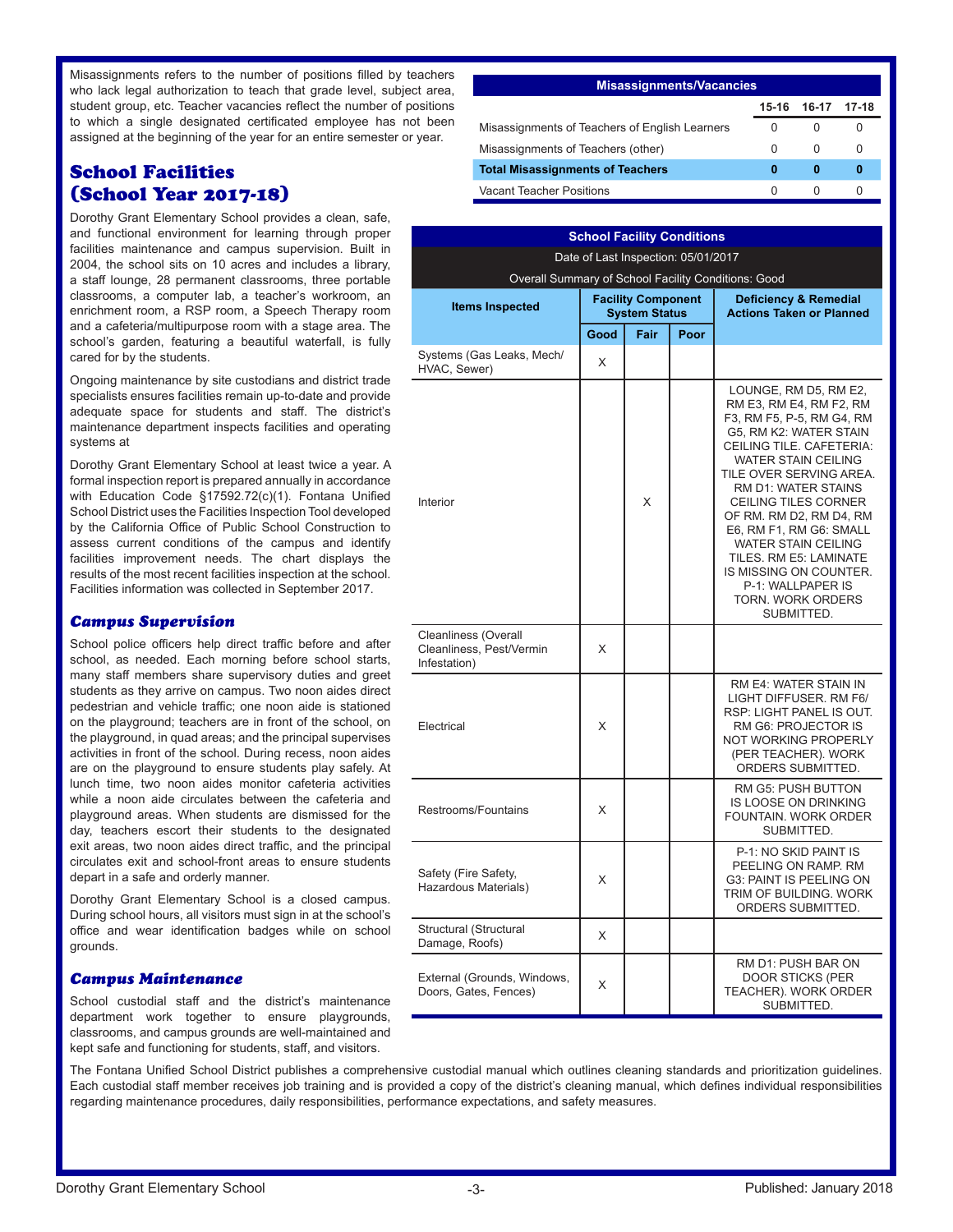One full-time day custodian, one full-time evening custodian, and one part-time evening custodian are assigned to Dorothy Grant Elementary and are responsible for keeping classrooms and facilities clean, safe, and in good repair and working order. Each morning before students arrive on campus, the day custodian and the principal inspect facilities for graffiti, safety hazards or other conditions that need attention prior to students and staff entering school grounds. Custodians inspect restrooms a minimum of four times per day and clean as needed. The principal and custodians communicate daily regarding campus maintenance and safety issues.

Daily housekeeping and cleaning takes place in the evening. When students and staff are on intersession or school break, custodial teams focus on deep cleaning of carpets, floors, windows, restrooms, and other major components of the campus.

An electronic work order process is in place for non-routine school repairs and maintenance projects. School staff submit work orders to the school secretary, who forwards all work orders to the district's maintenance department. The Maintenance Department identifies the scope of the project, and assigns it to either district maintenance technicians/specialists or site custodians. Each site custodian is capable of handling general repairs; projects requiring specialists or third party contractors are completed by the district's maintenance department. Emergency repairs are typically resolved immediately by either school custodians or district maintenance specialists.

#### Instructional Materials (School Year 2017-18)

Fontana Unified School District held a public hearing on September 27, 2017, and determined that each school within the district had sufficient and good quality textbooks, instructional materials, foreign language materials, or science lab equipment pursuant to the settlement of *Williams vs. the State of California.*

All students, including English learners, are given their own individual standards-aligned textbooks or instructional materials, or both, in core subjects, Foreign Languages, Health, and Visual and Performing Arts, for use in the classroom and to take home. Textbooks and supplementary materials are adopted according to a cycle developed by the California Department of Education, making the textbooks used in the school the most current available. Materials approved for use by the state are reviewed by all teachers and a recommendation is made to the School Board by a selection committee composed of teachers and administrators. All recommended materials are available for parent examination at the district office prior to adoption.

The table displays information collected in October 2017 about the quality, currency, and availability of the standards-aligned textbooks and other instructional materials used at the school.

|                 | <b>District-Adopted Textbooks</b>                         |                                               |                  |      |     |         |  |  |  |  |  |  |
|-----------------|-----------------------------------------------------------|-----------------------------------------------|------------------|------|-----|---------|--|--|--|--|--|--|
| Grade<br>Levels | <b>Subject</b>                                            | <b>From Most</b><br>Recent<br><b>Adoption</b> | % Lacking        |      |     |         |  |  |  |  |  |  |
| TK              | English/Language Arts,<br>English Language<br>Development | World of Wonders*                             | McGraw Hill      | 2016 | Yes | $0.0\%$ |  |  |  |  |  |  |
| K-5             | English/Language Arts,<br>English Language<br>Development | <b>Reading Wonders</b>                        | McGraw-Hill      | 2016 | Yes | $0.0\%$ |  |  |  |  |  |  |
| $TK-5$          | <b>Mathematics</b>                                        | My Math                                       | McGraw Hill      | 2015 | Yes | $0.0\%$ |  |  |  |  |  |  |
| $TK-5$          | Science                                                   | California Science                            | Houghton Mifflin | 2007 | Yes | $0.0\%$ |  |  |  |  |  |  |
| <b>TK-5</b>     | Social Science/History                                    | California Social<br><b>Studies</b>           | Houghton Mifflin | 2006 | Yes | $0.0\%$ |  |  |  |  |  |  |

*\*World of Wonders is part of the Reading Wonders Program*

# B. Pupil Outcomes

## State Priority: Pupil Achievement

The SARC provides the following information relevant to the State priority: Pupil Achievement (Priority 4):

- Statewide assessments (i.e., California Assessment of Student Performance and Progress [CAASPP] System, which includes the Smarter Balanced Summative Assessments for students in the general education population and the California Alternate Assessments [CAAs] for English language arts/literacy [ELA] and mathematics given in grades three through eight and grade eleven. Only eligible students may participate in the administration of the CAAs. CAAs items are aligned with alternate achievement standards, which are linked with the Common Core State Standards [CCSS] for students with the most significant cognitive disabilities); and
- The percentage of students who have successfully completed courses that satisfy the requirements for entrance to the University of California and the California State University, or career technical education sequences or programs of study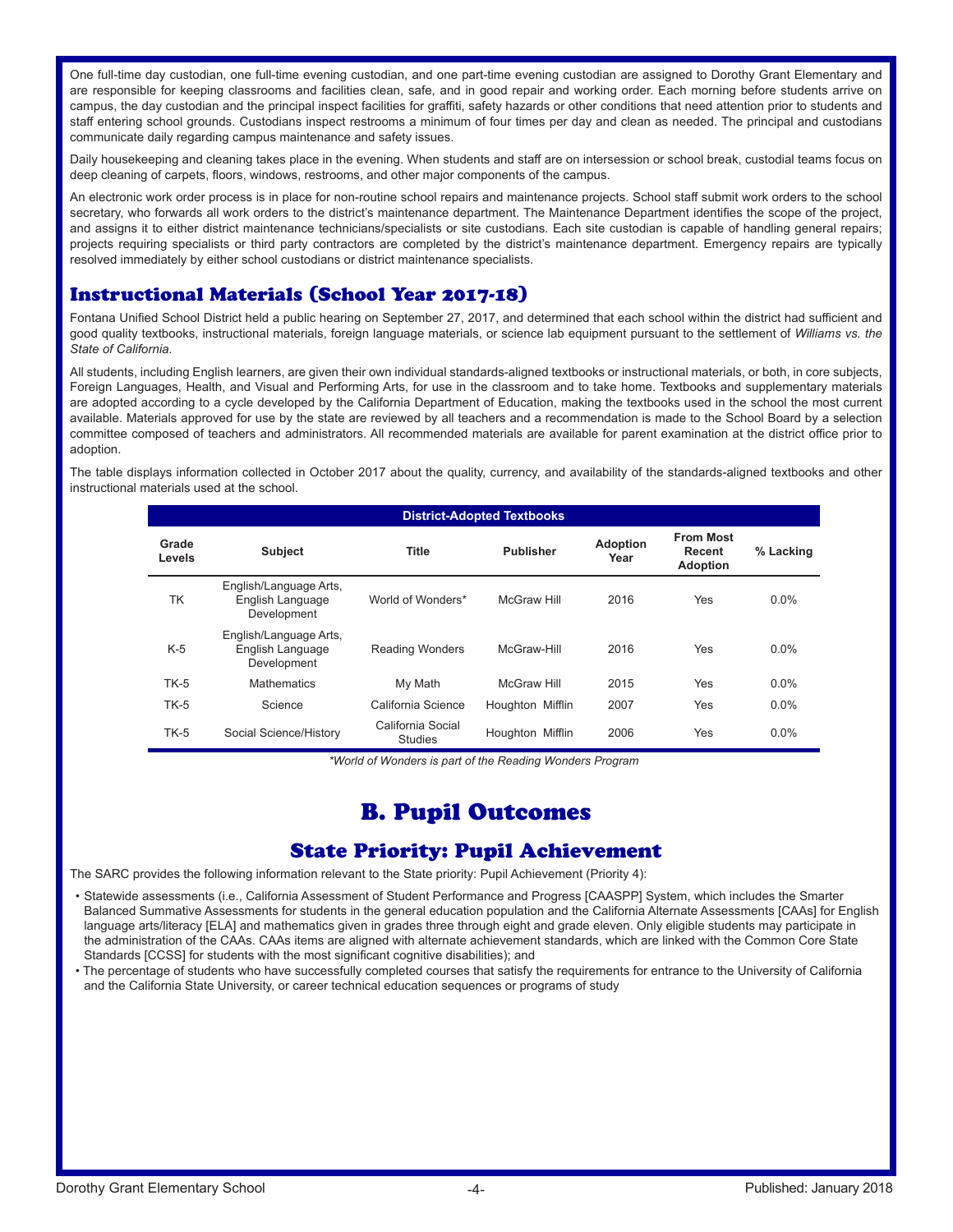#### California Assessment of Student Performance and Progress (CAASPP)

The California Assessment of Student Performance and Progress (CAASPP) includes computer-based assessments. The computer-based assessments are the Smarter Balanced English Language Arts/Literacy (ELA) and Mathematics tests, administered to grades three through eight and eleven. There is also the optional Standards-based Tests in Spanish (STS) for Reading/Language Arts (RLA).

In the 2014-15 and 2015-16 school years, the Science assessments were paper-pencil tests for grades five, eight, and ten: the California Standards Tests (CSTs) for Science, the California Modified Assessment (CMA) for Science, and California Alternate Performance Assessment (CAPA) for Science. During the 2016–17 school year, the new California Science Test was pilot tested. This pilot test replaced the California Standards Tests and California Modified Assessment for Science. *Because this was a pilot year, no Science scores will be disclosed.* 

The Smarter Balanced Assessment System utilizes computer-adaptive tests and performance tasks that allow students to show what they know and are able to do. Smarter Balanced summative assessment results include student scores, achievement levels, and descriptors that describe performance. These assessment results are only one of several tools used to measure a student's academic performance in ELA/Literacy and mathematics. Smarter Balanced assessment results are most appropriately interpreted alongside other available information about a student's academic achievement, including such measures as District assessments, classroom assignments and grades, classrooms tests, report cards, and teacher feedback.

For 2015–16 and 2016–17, this section includes the school, district, and state information on the percent of students meeting or exceeding the State standards on the California Assessment of Student Performance and Progress (CAASPP) Smarter Balanced Summative Assessments and California Alternate Assessments (CAAs) for English language arts/literacy (ELA) and mathematics for grades three through eight and grade eleven. It also displays Science scores (grades 5, 8, and 10) for 2014-15 and 2015-16.

| <b>California Assessment of Student Performance and Progress</b> |               |      |      |                   |      |      |              |      |      |  |  |  |
|------------------------------------------------------------------|---------------|------|------|-------------------|------|------|--------------|------|------|--|--|--|
| Percent of Students Meeting or Exceeding the State Standards     |               |      |      |                   |      |      |              |      |      |  |  |  |
| <b>Subject</b>                                                   | <b>School</b> |      |      | <b>District</b>   |      |      | <b>State</b> |      |      |  |  |  |
|                                                                  | 2015          | 2016 | 2017 | 2015              | 2016 | 2017 | 2015         | 2016 | 2017 |  |  |  |
| English Language Arts/Literacy<br>(Grades 3-8 and 11)            | --            | 59   | 53   | $- -$             | 32   | 33   | $-$          | 48   | 48   |  |  |  |
| Mathematics (Grades 3-8 and 11)                                  | --            | 44   | 44   | $\hspace{0.05cm}$ | 19   | 19   | $-$          | 36   | 37   |  |  |  |
| Science (Grades 5, 8, and 10)                                    | 66            | 64   | --   | 49                | 46   | --   | 56           | 54   | --   |  |  |  |

The following table displays information on student achievement by student groups for the school in ELA and Mathematics with all grades combined (grades three through eight and eleven).

| <b>California Assessment of Student Performance and Progress</b> |                                   |                                |                                 |                                                             |                                |                                 |                                                             |  |  |  |  |
|------------------------------------------------------------------|-----------------------------------|--------------------------------|---------------------------------|-------------------------------------------------------------|--------------------------------|---------------------------------|-------------------------------------------------------------|--|--|--|--|
|                                                                  |                                   | English-Language Arts          |                                 | <b>Mathematics</b>                                          |                                |                                 |                                                             |  |  |  |  |
| <b>Student Groups</b>                                            | <b>Total</b><br><b>Enrollment</b> | <b>Number</b><br><b>Tested</b> | <b>Percent</b><br><b>Tested</b> | % Met or<br><b>Exceeded</b><br><b>CA</b><br><b>Standard</b> | <b>Number</b><br><b>Tested</b> | <b>Percent</b><br><b>Tested</b> | % Met or<br><b>Exceeded</b><br><b>CA</b><br><b>Standard</b> |  |  |  |  |
| <b>All Students</b>                                              | 360                               | 357                            | 99.17                           | 53.22                                                       | 356                            | 99.16                           | 44.38                                                       |  |  |  |  |
| Male                                                             | 199                               | 197                            | 98.99                           | 48.22                                                       | 198                            | 99.50                           | 46.46                                                       |  |  |  |  |
| Female                                                           | 161                               | 160                            | 99.38                           | 59.38                                                       | 158                            | 98.75                           | 41.77                                                       |  |  |  |  |
| <b>Black or African</b><br>American                              | 37                                | 37                             | 100.00                          | 32.43                                                       | 35                             | 97.22                           | 25.71                                                       |  |  |  |  |
| Asian                                                            | 13                                | 13                             | 100.00                          | 69.23                                                       | 13                             | 100.00                          | 61.54                                                       |  |  |  |  |
| Filipino                                                         | 12                                | 12                             | 100.00                          | 91.67                                                       | 12                             | 100.00                          | 66.67                                                       |  |  |  |  |
| Hispanic or Latino                                               | 250                               | 248                            | 99.20                           | 54.03                                                       | 248                            | 99.20                           | 45.56                                                       |  |  |  |  |
| White                                                            | 28                                | 27                             | 96.43                           | 40.74                                                       | 28                             | 100.00                          | 39.29                                                       |  |  |  |  |
| Two or More Races                                                | 18                                | 18                             | 100.00                          | 66.67                                                       | 18                             | 100.00                          | 50                                                          |  |  |  |  |
| Socioeconomically<br>Disadvantaged                               | 256                               | 254                            | 99.22                           | 49.21                                                       | 253                            | 99.22                           | 39.53                                                       |  |  |  |  |
| <b>English Learners</b>                                          | 112                               | 110                            | 98.21                           | 46.36                                                       | 111                            | 99.11                           | 48.65                                                       |  |  |  |  |
| Students with<br><b>Disabilities</b>                             | 44                                | 44                             | 100.00                          | 11.36                                                       | 44                             | 100.00                          | 15.91                                                       |  |  |  |  |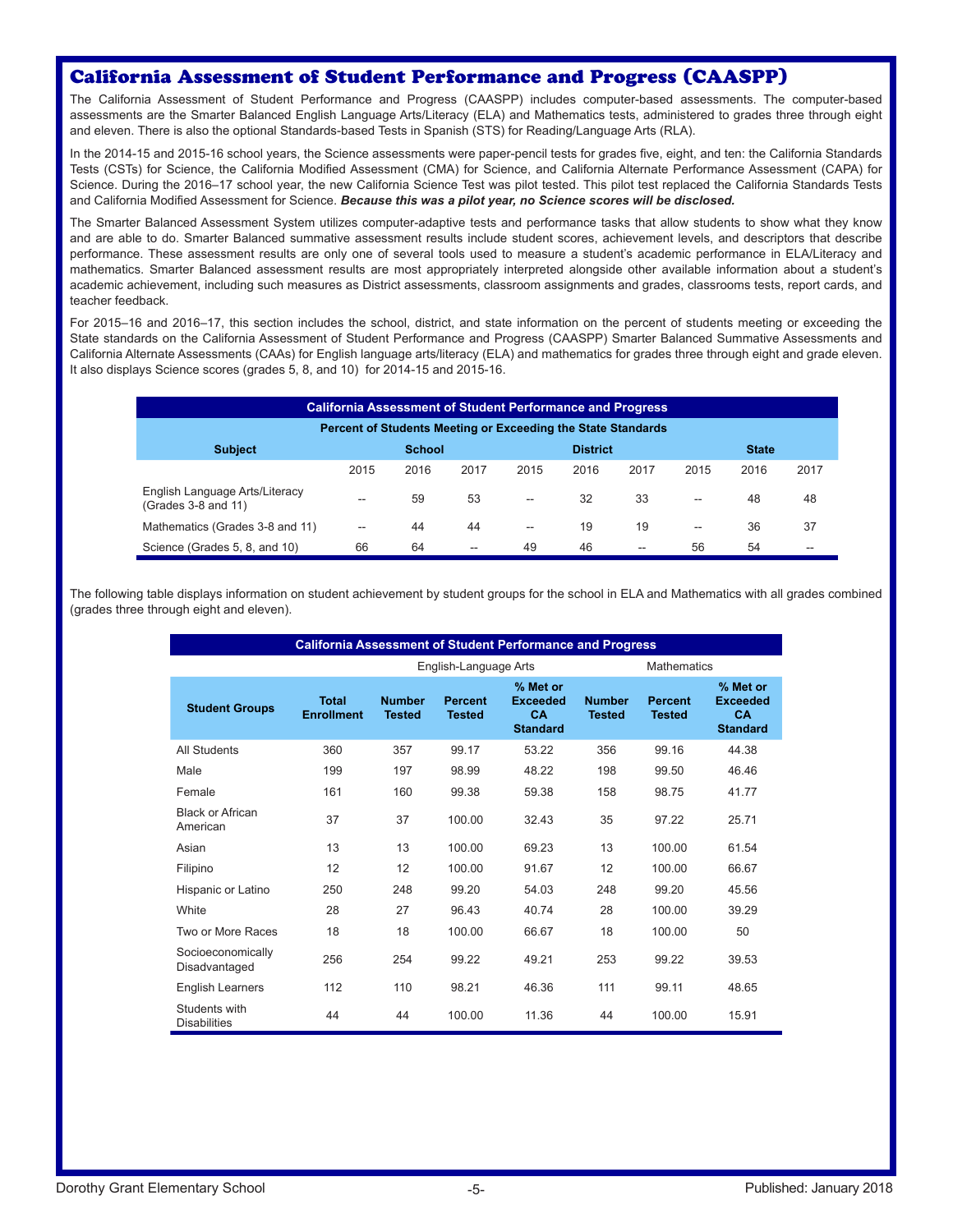*Note: ELA test results include the Smarter Balanced Summative Assessment and the California Alternate Assessment. The "Percent Met or Exceeded" is calculated by taking the total number of students who met or exceeded the standard on the Smarter Balanced Summative Assessment plus the total number of students who met the standard on the CAAs divided by the total number of students who participated in both assessments.*

*Double dashes (--) appear in the table when the number of students is ten or less, either because the number of students in this category is too small for statistical accuracy or to protect student privacy.*

Note: The number of students tested includes all students who participated in the test whether they received a score or not; however, the number of *students tested is not the number that was used to calculate the achievement level percentages. The achievement level percentages are calculated using only students who received scores.*

## State Priority: Other Pupil Outcomes

The SARC provides the following information relevant to the Other Pupil Outcomes State Priority (Priority 8):

• Pupil outcomes in the subject area of physical education

#### Physical Fitness (School Year 2016-17)

In the spring of each year, Dorothy Grant Elementary School is required by the state to administer a physical fitness test to all students in the fifth grade. The physical fitness test is a standardized evaluation that measures each student's ability to perform fitness tasks in six major areas. This table displays by grade level the percent of students meeting fitness standards (scoring in the "healthy fitness zone" on all six fitness standards) for the most recent testing period. Detailed information regarding this test may be found at the CDE website at *http://www.cde.ca.gov/ta/tg/pf/*.

| <b>Percentage of Students in Healthy Fitness Zone</b> |                                        |                                 |                                |  |  |  |  |  |  |  |
|-------------------------------------------------------|----------------------------------------|---------------------------------|--------------------------------|--|--|--|--|--|--|--|
| 2016-17                                               |                                        |                                 |                                |  |  |  |  |  |  |  |
| <b>Grade Level</b>                                    | <b>Four of Six</b><br><b>Standards</b> | Five of Six<br><b>Standards</b> | Six of Six<br><b>Standards</b> |  |  |  |  |  |  |  |
| 5                                                     | 23.3%                                  | 24.2%                           | 23.3%                          |  |  |  |  |  |  |  |

## C. Engagement

#### State Priority: Parental Involvement

The SARC provides the following information relevant to the Parental Involvement State Priority (Priority 3):

• Efforts the school district makes to seek parent input in making decisions for the school district and each school site.

#### Parent Involvement (School Year 2017-18)

Parents are encouraged to get involved in Dorothy Grant Elementary School's learning community. School events such as Back-to-School Night, Open House, Family Nights with an academic focus, and the PTA Book Fairs provide opportunities for parents to interact with school staff while supporting their child's academic programs. Teachers also host a number of sessions on various education, social, and parenting topics throughout the year. The School Site Council, Parent Advisory Committee, Parent Teacher Association, English Learner Advisory Council, and Title I Committee provide opportunities for parents to have input on curricular programs and financial planning.

All school-to-home communication is provided in both English and Spanish. The PTA school website is updated monthly to provide parents information regarding pertinent information about school activities and programs, special announcements, and educational activities. School staff send personalized letters home to parents to address individual concerns. TeleParent™, an Internet-based telephone messaging system, forwards personalized messages from school staff to each student's home. The principal makes announcements and shares information related to classroom activities, lessons, and upcoming events over the intercom system. The school marquee features current events announcements and reminders.

## Contact Information

Parents seeking more information about getting involved in the school community may contact the community liaison at (909) 357-5540.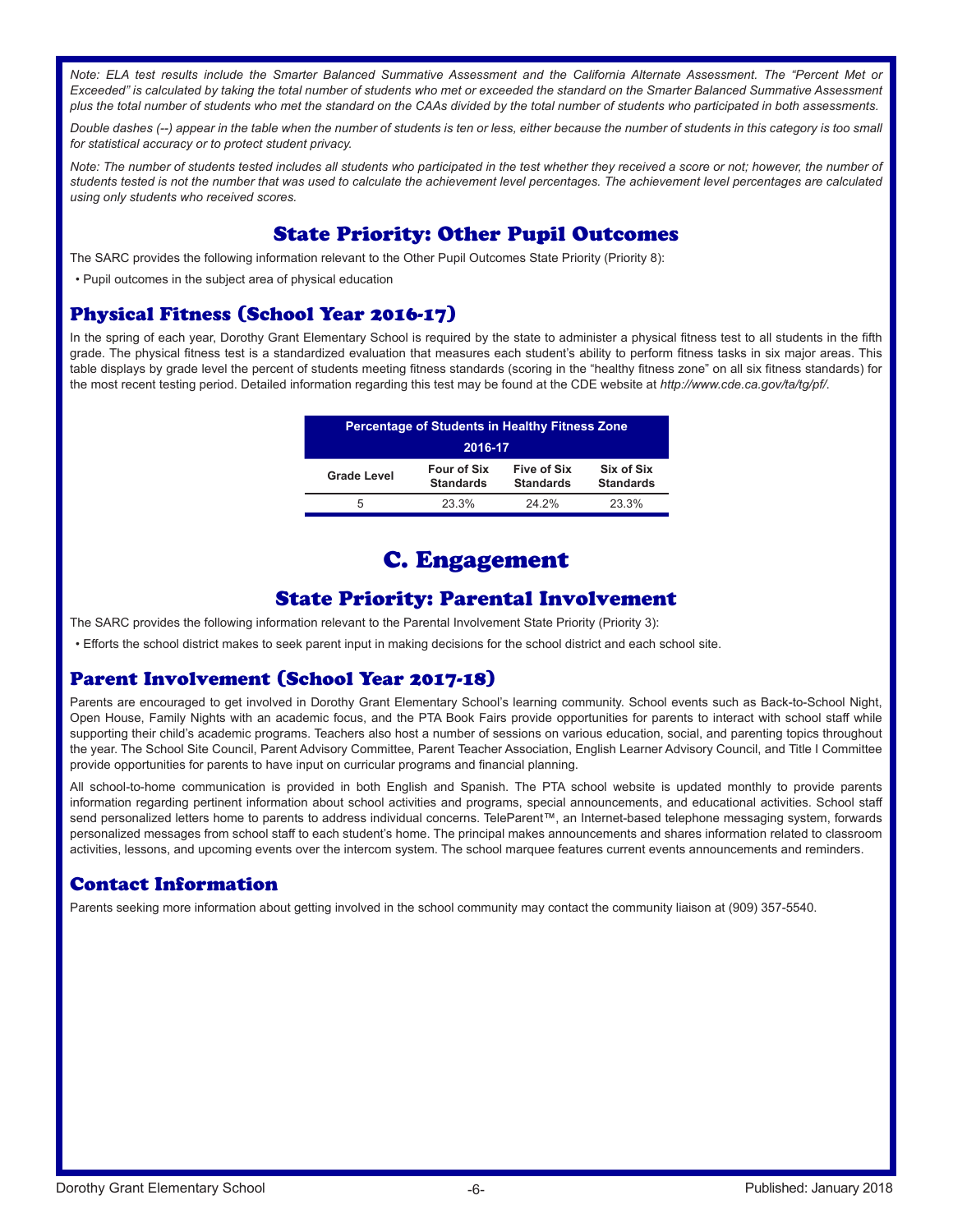### State Priority: School Climate

The SARC provides the following information relevant to the School Climate State Priority (Priority 6):

- Pupil suspension rates;
- Pupil expulsion rates; and
- Other local measures on the sense of safety.

### Discipline & Climate for Learning

Students at Dorothy Grant Elementary are guided by school rules and behavior expectations established by the Fontana Unified School District and which promote respect, cooperation, courtesy, and acceptance of others. School staff explain and discuss the various types of appropriate and inappropriate school behavior.

At the beginning of the school year, school rules and behavioral expectations are provided in a student/parent handbook. The principal conducts discipline assemblies during the first few weeks of school to share district policies, discuss appropriate behavior, and explain consequences for poor behavior. Students are reminded of their individual responsibilities in maintaining good citizenship at grade level assemblies and in classroom presentations led by the principal.

A progressive discipline approach is taken when students are having difficulty following school rules. Disciplinary measures are administered by class teachers for minor infractions. Students who continue making poor choices in conduct are referred to the principal for more serious consequences and parent conferences.

Administrators take into consideration the nature of the situation and past behavioral trends when addressing consequences and positive behavior strategies.

The table displays the suspension and expulsion rates at the school, in the district, and throughout the state. Expulsions occur only when required by law or when all other alternatives are exhausted.

| <b>Suspensions &amp; Expulsions</b> |       |                    |       |           |                   |       |  |  |  |  |  |
|-------------------------------------|-------|--------------------|-------|-----------|-------------------|-------|--|--|--|--|--|
|                                     |       | <b>Suspensions</b> |       |           | <b>Expulsions</b> |       |  |  |  |  |  |
|                                     | 14-15 | 15-16              | 16-17 | $14 - 15$ | 15-16             | 16-17 |  |  |  |  |  |
| School                              | 0.25  | 0.00               | 0.55  | 0.00      | 0.00              | 0.00  |  |  |  |  |  |
| <b>District</b>                     | 6.11  | 3.60               | 4.20  | 0.04      | 0.04              | 0.08  |  |  |  |  |  |
| <b>State</b>                        | 3.79  | 3.65               | 3.65  | 0.09      | 0.09              | 0.09  |  |  |  |  |  |

Every student has the opportunity to be recognized for outstanding academic efforts and demonstrating good citizenship. Bernie Bucks are earned by students who demonstrate good citizenship and for random incentives such as maintaining 100% attendance during testing weeks. Every Friday, students who have earned Bernie Bucks may deposit their "bucks" into the school drawing for special prizes and verbal recognition in classroom presentations. Students achieving outstanding efforts in academics, attendance, and citizenship are recognized at awards assemblies at the end of each trimester.

After-school programs feature fun activities that promote fitness, academic enrichment, and community service. Students are invited to participate in a structured, on-campus afterschool program sponsored by the Fontana Parks and Recreation Department, which meets daily until 6:00p.m. Activities include academic enrichment, tutoring, homework support, and fun recreational games.

## Safe School Plan (School Year 2017-18)

In 1998, the comprehensive Safe School Plan was developed by the Safe Schools Committee and the Office of Child Welfare Attendance to comply with Senate Bill 187 of 1997. The plan was last reviewed, updated, and discussed with school staff in October 2017. An updated copy is available to the public at the school office.

Highlights of the Safe School Plan include:

- Safe Schools' Plan of Action
- Comprehensive disaster and crisis plan
- State and local discipline policies
- Intervention programs for at-risk students
- Addressing student aggression
- Visible authoritative presence on campus
- Safe transportation
- Communication strategies
- Conflict resolution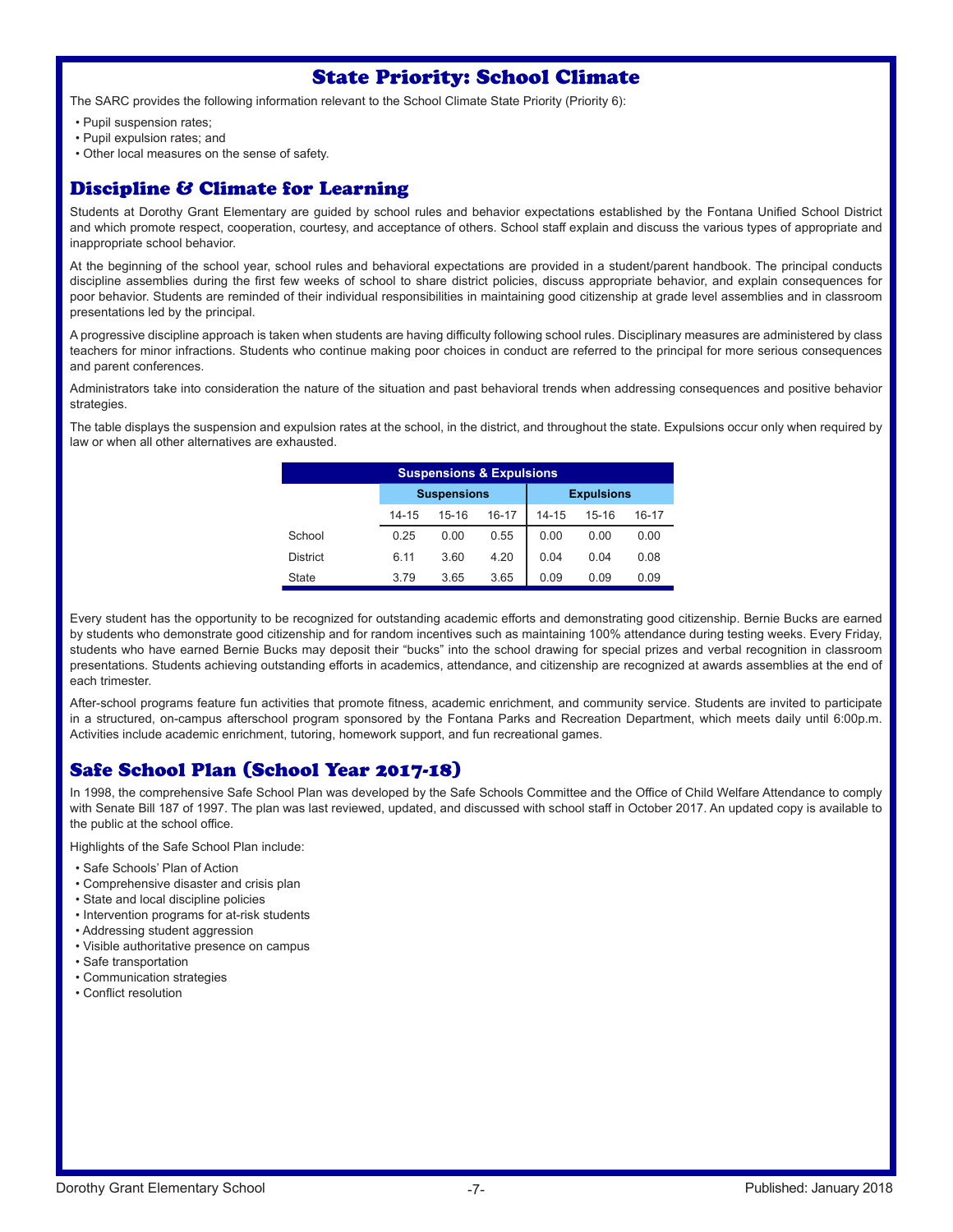## D. Other SARC Information

The information in this section is required to be in the SARC but is not included in the state priorities for LCFF.

#### Federal Intervention Program (School Year 2017-18)

Schools and districts receiving federal Title I funding enter Program Improvement (PI) if they do not meet federal Annual Measurable Objective targets for two consecutive years in the same area or indicator, including English/Language Arts and Math testing participation rates, attendance rates, and graduation rates. After entering PI, schools and districts advance to the next level of intervention with each additional year that they do not meet those goals.

Due to the flexibility allowed by the Every Student Succeeds Act (ESSA) that became law in December 2015 and reauthorized the ESEA, no district or school will be newly identified for PI in the 2017–18 school year. Districts and schools that received Title I, Part A funds for the 2016–17 school year and were "In PI" in the 2016–17 school year will retain their same PI status and placement year for 2017–18. California elected not to require districts or schools to provide Supplemental Educational Services and Choice for the 2017–18 school year, as defined in Section 1116 of the ESEA.

Districts and schools that received Title I, Part A funds for the 2016–17 school year and either had a status of "Not in PI" for the 2016–17 school year or did not receive Title I, Part A funds for the 2015–16 school year will have a status of "Not in PI" for the 2017–18 school year.

For detailed information about PI identification, see the CDE PI Status Determinations Web page: *http://www.cde.ca.gov/ta/ac/ay/tidetermine.asp.*

| <b>Federal Intervention Programs</b> |                           |           |  |  |  |  |  |  |  |  |
|--------------------------------------|---------------------------|-----------|--|--|--|--|--|--|--|--|
|                                      | School<br><b>District</b> |           |  |  |  |  |  |  |  |  |
| Program Improvement (PI) Status      | Not in PI                 | ln Pl     |  |  |  |  |  |  |  |  |
| First Year in PI                     |                           | 2008-2009 |  |  |  |  |  |  |  |  |
| Year in PI                           |                           | Year 3    |  |  |  |  |  |  |  |  |
| # of Title I Schools Currently In PI |                           | 38        |  |  |  |  |  |  |  |  |
| % of Title I Schools Currently In PI |                           | 86.4%     |  |  |  |  |  |  |  |  |

#### Staff Development

All training and curriculum development activities at Fontana Unified School District revolve around the Common Core State Standards, Professional Learning Communities, and Response to Instruction and Intervention. The school supplements district training with site-based training focused on meeting the needs of the school based upon student assessment results and teacher input.

Fontana Unified School District plans, implements, and evaluates professional development opportunities for administrators and teachers. Staff members are encouraged to attend district sponsored training and professional development programs. In the 2014-15 school year, no districtwide staff development days were provided. In the 2015-16 and 2016-17 school years, there were two districtwide staff development days.

New and veteran teachers are offered support through Peer Assistance and Review and Beginning Teacher Support Assistance programs. Each program pairs participating teachers with qualified veterans to gain the skills and knowledge to be effective in the classroom. Paraprofessionals receive specialized training to support current classroom curricula and effective instructional strategies. Classified support staff receive job-related training from department supervisors and district representatives.

#### Class Size Distribution

The table indicates the average class size by grade, as well as the number of classrooms that fall into each size category.

| <b>Class Size Distribution</b> |    |                              |    |                |                             |    |                          |                               |                          |    |    |    |
|--------------------------------|----|------------------------------|----|----------------|-----------------------------|----|--------------------------|-------------------------------|--------------------------|----|----|----|
|                                |    |                              |    |                |                             |    |                          | <b>Classrooms Containing:</b> |                          |    |    |    |
|                                |    | Average<br><b>Class Size</b> |    |                | $1 - 20$<br><b>Students</b> |    | 21-32<br><b>Students</b> |                               | $33+$<br><b>Students</b> |    |    |    |
|                                | 15 | 16                           | 17 | 15             | 16                          | 17 | 15                       | 16                            | 17                       | 15 | 16 | 17 |
|                                |    |                              |    | By Grade Level |                             |    |                          |                               |                          |    |    |    |
| Κ                              | 20 | 13                           | 11 | 5              | 8                           | 8  |                          |                               |                          |    |    |    |
| 1                              | 29 | 29                           | 26 |                |                             |    | 4                        | 4                             | 4                        |    |    |    |
| $\mathfrak{p}$                 | 30 | 29                           | 24 |                |                             | 1  | 4                        | 4                             | 4                        |    |    |    |
| 3                              | 32 | 20                           | 29 |                | 2                           | ۰  | 4                        | 4                             | 4                        |    |    |    |
| 4                              | 34 | 31                           | 26 |                |                             | 1  |                          | 12                            | 12                       | 3  |    |    |
| 5                              | 22 | 27                           | 33 | $\overline{2}$ |                             |    | 4                        | 12                            | 10                       |    |    |    |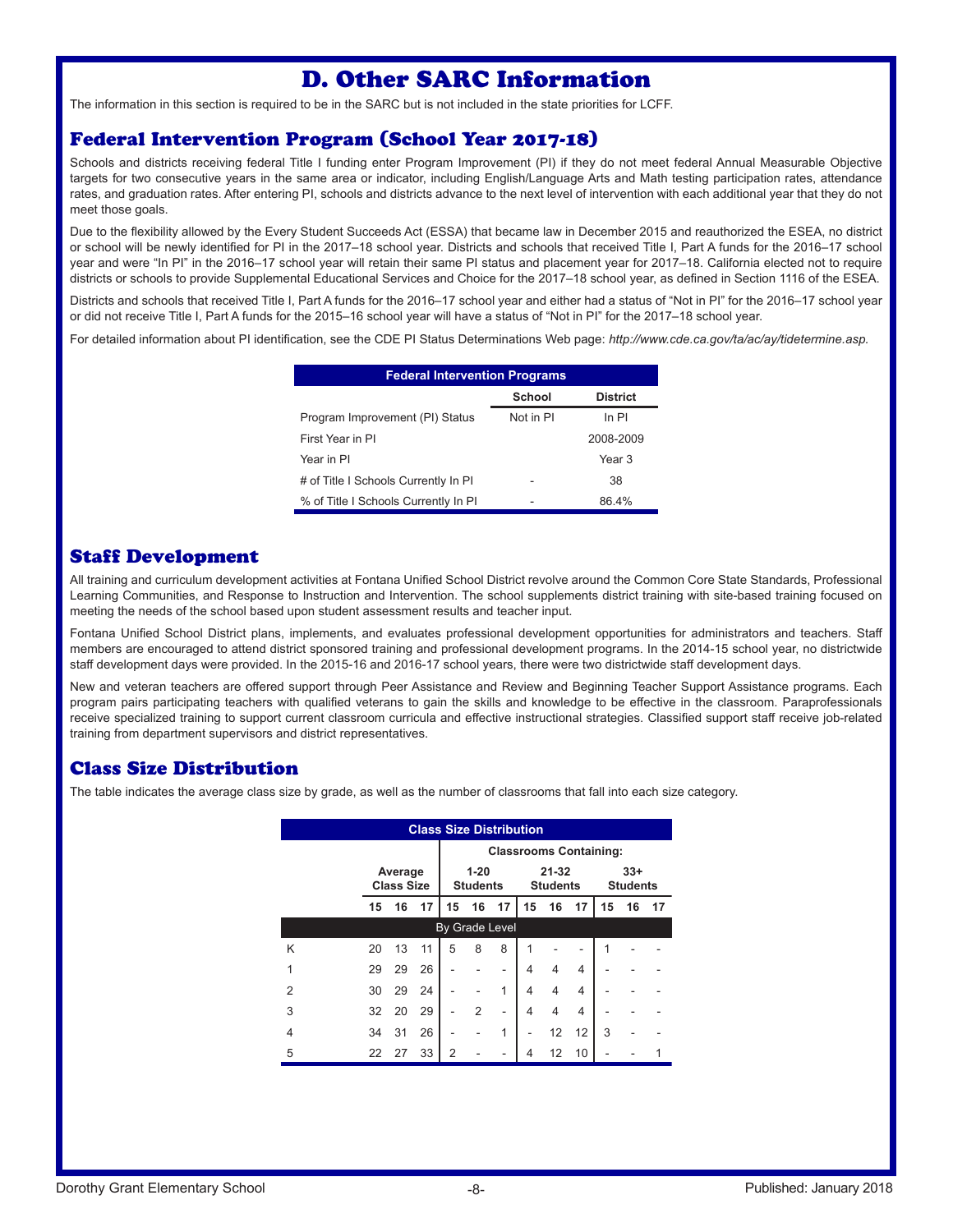### Counseling & Support Staff (School Year 2016-17)

Dorothy Grant Elementary makes every effort to meet the academic, emotional, and physical needs of its students. The school employs highly qualified personnel to provide counseling and support services.

Student Intervention Teams (SIT) address issues that affect the ability of a student to perform at his or her best in school and recommend various intervention strategies/services to meet the unique needs of referred students. The academic counselor-to-pupil ratio is 1:664. The chart displays support staff available to students in the reporting year. *Note: One Full Time Equivalent (FTE) equals one staff member working full time; one FTE could also represent two staff members who each work 50 percent of full time.*

| <b>Counseling &amp; Support Services Staff</b> |                           |                                |  |
|------------------------------------------------|---------------------------|--------------------------------|--|
|                                                | Number of<br><b>Staff</b> | <b>Full Time</b><br>Equivalent |  |
| Adaptive PE Aide                               | 1                         | 0.1                            |  |
| <b>Adaptive PE Specialist</b>                  | 1                         | 0.1                            |  |
| Communication Liaison                          | 1                         | 0.8                            |  |
| Counselor                                      | 1                         | 0.5                            |  |
| <b>Health Assistant</b>                        | 1                         | 0.8                            |  |
| Instructional Support<br>Teacher               | 1                         | 1.0                            |  |
| Language/Speech/<br><b>Hearing Aide</b>        | 1                         | 0.2                            |  |
| Psychologist                                   | 1                         | 0.4                            |  |
| School nurse                                   | 1                         | 0.2                            |  |
| Speech & Language<br>Therapist                 | 1                         | 0.4                            |  |
|                                                |                           |                                |  |

The district's Special Education Local Plan Areas (SELPA) provides a wide range of specialized instructional and support services for students with exceptional needs. The SELPA employs highly qualified professionals and special education experts to meet the unique needs of each child based upon their IEP. Dorothy Grant Elementary's special education staff collaborates with the district's SELPA to coordinate designated instruction and services (DIS), special education programs, and resource programs to ensure students receive instruction and services to support their individual learning needs.

#### Technology Resources

Dorothy Grant Elementary School has an average of three computers in each third, fourth and fifth grade classroom and an average of two computers in each second and first grade classroom. Students use classroom computers for research and reinforcement of weekly class lessons. Dorothy Grant Elementary has two computer labs. One lab contains 32 Internet-accessible workstations and is used for whole class intervention to reinforce class lessons. The second lab contains 35 student computers and one teacher computer. This lab is used for student research, code writing, keyboarding skills, and after school intervention. Dorothy Grant Elementary Technology Team wrote a proposal and was awarded a technology grant in the Spring of 2016. The grant provided five classrooms with an 80 inch flat screen monitor, a teacher windows 10 tablet, Bluetooth projection camera, and ten student windows 10 tablets. Tablets are used for the integration of technology during direct instruction.

Each teacher determines the method to integrate technology into the curriculum. All computers host McGraw-Hill online resources, Discovery Streaming applications, Lexia Core 5 Reading, Mobymax and Compass Learning Math.

Dorothy Grant Elementary School provides state-of-the-art tools for students to be producers of technology rather than users. Some Kindergarten through Fifth grade classes are equipped with SMARTboards which are used to enhance the delivery of instruction and engagement in the classroom. All teachers are provided with a teacher laptop, document camera, projector, and classroom printer.

## Availability of Additional Internet Access at Public Locations

Parents may access the Internet at any of the county's public libraries. Libraries in the local area include:

- Fontana Branch Library: (909) 822-2321
- Fontana Lewis Library & Technology Center: (909) 574-4500
- Kaiser High School Public Library: (909) 357-5900 ext. 8029
- Summit High School Public Library: (909) 357-5950 ext. 3024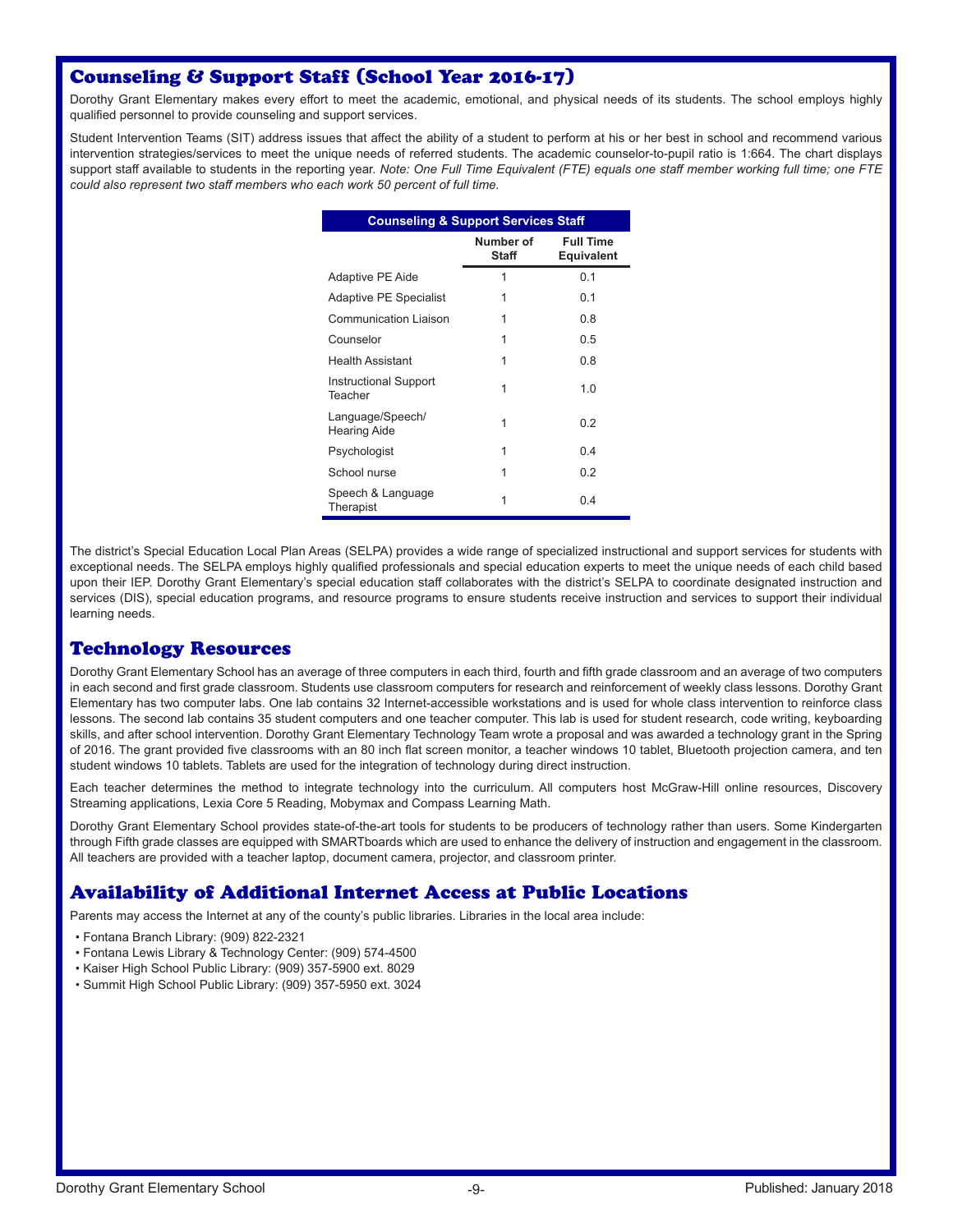## District Expenditures (Fiscal Year 2015-16)

At the time this report was published, the most recent financial and salary comparison data from the State of California was for the 2015-16 school year. The figures shown in the Expenditures Per Pupil table provides a comparison of a school's per pupil funding from unrestricted sources with other schools in the district and throughout the state.

For detailed information on school expenditures for all districts in California, see the CDE Current Expense of Education & Per-pupil Spending Web page at *http://www.cde.ca.gov/ds/fd/ec/*. For information on teacher salaries for all districts in California, see the CDE Certificated Salaries & Benefits Web page at *http://www.cde.ca.gov/ds/fd/cs/*. To look up expenditures and salaries for a specific school district, see the Ed-Data Web site at: *http:// www.ed-data.org*.

| <b>Expenditures per Pupil</b>                     |          |  |  |
|---------------------------------------------------|----------|--|--|
| School                                            |          |  |  |
| <b>Total Expenditures Per Pupil</b>               | \$5,748  |  |  |
| <b>From Supplemental/Restricted Sources</b>       | \$705    |  |  |
| From Basic/Unrestricted Sources                   | \$5,043  |  |  |
| <b>District</b>                                   |          |  |  |
| From Basic/Unrestricted Sources                   | \$2.638  |  |  |
| Percentage of Variation between School & District | $91.2\%$ |  |  |
| <b>State</b>                                      |          |  |  |
| From Basic/Unrestricted Sources                   | \$6.574  |  |  |
| Percentage of Variation between School & State    |          |  |  |

## Salary & Budget Comparison (Fiscal Year 2015-16)

This table displays district salaries for teachers, principals, and superintendents, and compares these figures to the state averages for districts of the same type and size. The table also displays teacher and administrative salaries as a percent of the district's budget, and compares these figures to the state averages for districts of the same type and size. Detailed information regarding salaries may be found at the CDE website.

| <b>Average Salary Information</b>            |                 |              |  |  |
|----------------------------------------------|-----------------|--------------|--|--|
| <b>Teachers - Principal - Superintendent</b> |                 |              |  |  |
| 2015-16                                      |                 |              |  |  |
|                                              | <b>District</b> | <b>State</b> |  |  |
| <b>Beginning Teachers</b>                    | \$45,574        | \$47,808     |  |  |
| Mid-Range Teachers                           | \$76.801        | \$73.555     |  |  |
| <b>Highest Teachers</b>                      | \$96,918        | \$95,850     |  |  |
| <b>Elementary School Principals</b>          | \$119,579       | \$120,448    |  |  |
| Middle School Principals                     | \$123,780       | \$125,592    |  |  |
| <b>High School Principals</b>                | \$133.617       | \$138.175    |  |  |
| Superintendent                               | \$256.520       | \$264.457    |  |  |
| Salaries as a Percentage of Total Budget     |                 |              |  |  |
| <b>Teacher Salaries</b>                      | 36.0%           | 35.0%        |  |  |
| Administrative Salaries                      | 4.0%            | 5.0%         |  |  |